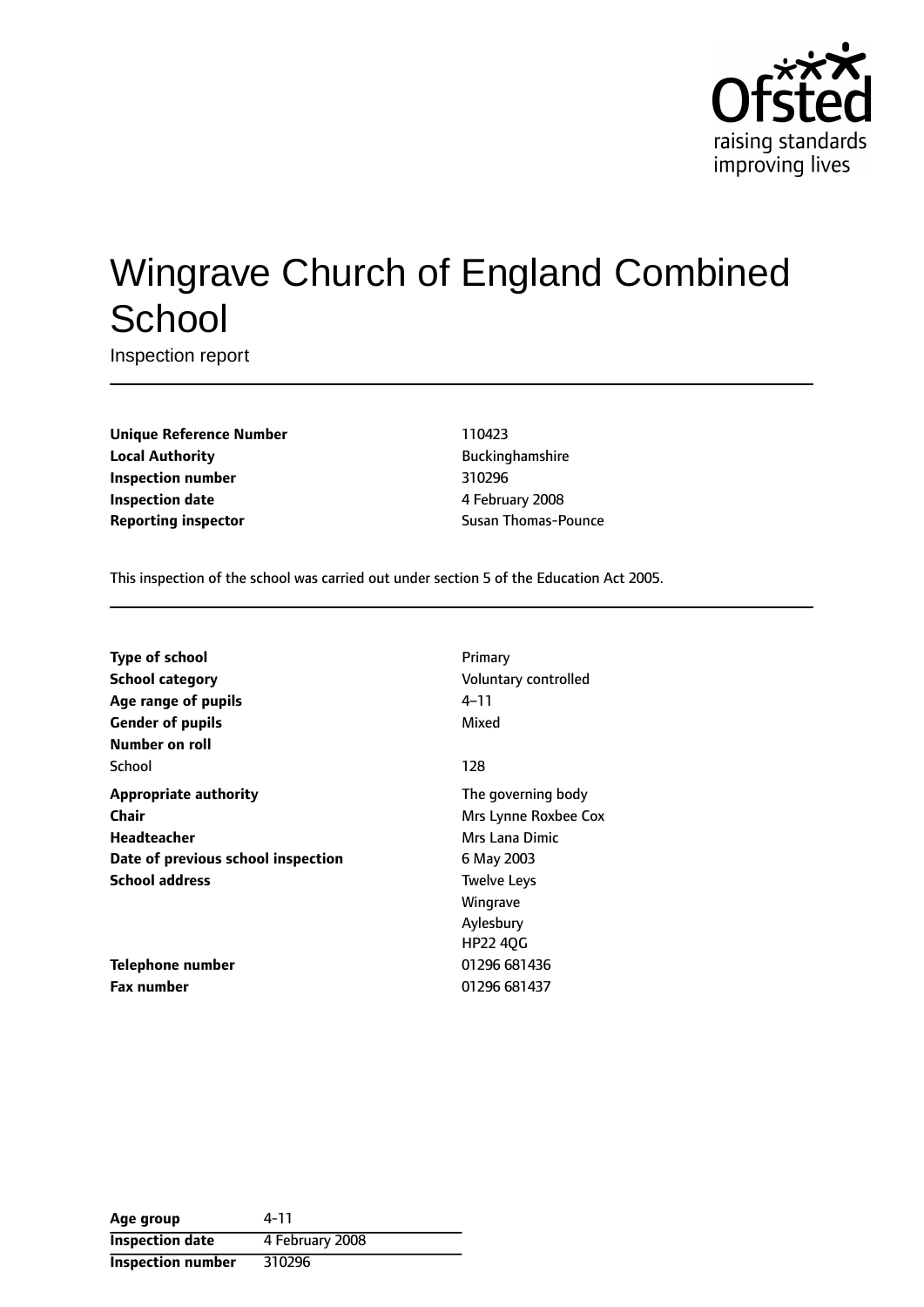.

© Crown copyright 2008

#### Website: www.ofsted.gov.uk

This document may be reproduced in whole or in part for non-commercial educational purposes, provided that the information quoted is reproduced without adaptation and the source and date of publication are stated.

Further copies of this report are obtainable from the school. Under the Education Act 2005, the school must provide a copy of this report free of charge to certain categories of people. A charge not exceeding the full cost of reproduction may be made for any other copies supplied.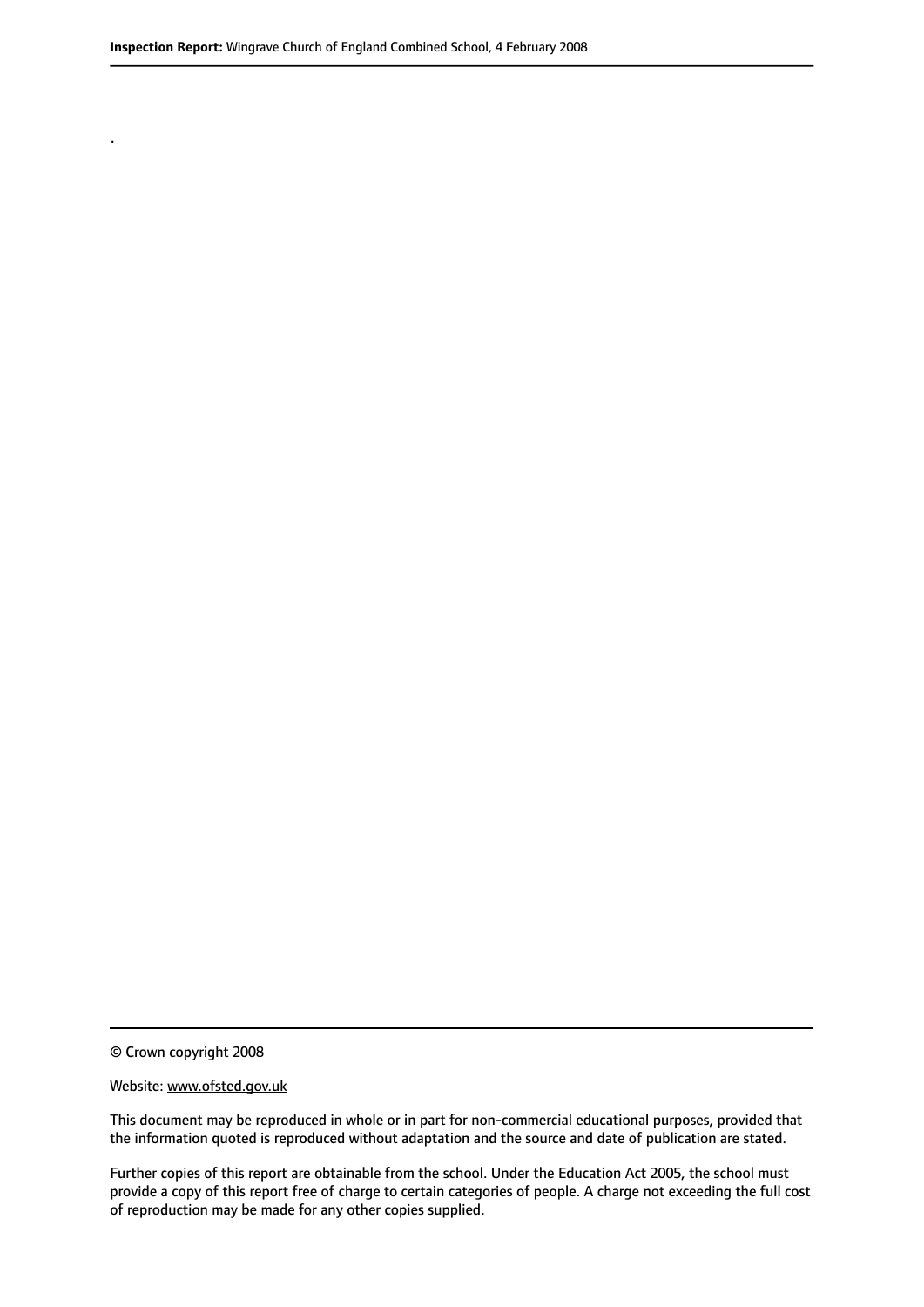### **Introduction**

The inspection was carried out by two Additional Inspectors.

#### **Description of the school**

The school, which is smaller than the average size primary school, is situated in the village of Wingrave and serves the local community. Most pupils are of White British heritage and the proportion of pupils with learning difficulties is below that found nationally. The number on roll has fallen significantly and has reduced by 25% since the previous inspection in 2003. The school has experienced a high level of staff turnover at all levels in recent years.

#### **Key for inspection grades**

| Outstanding  |
|--------------|
| Good         |
| Satisfactory |
| Inadequate   |
|              |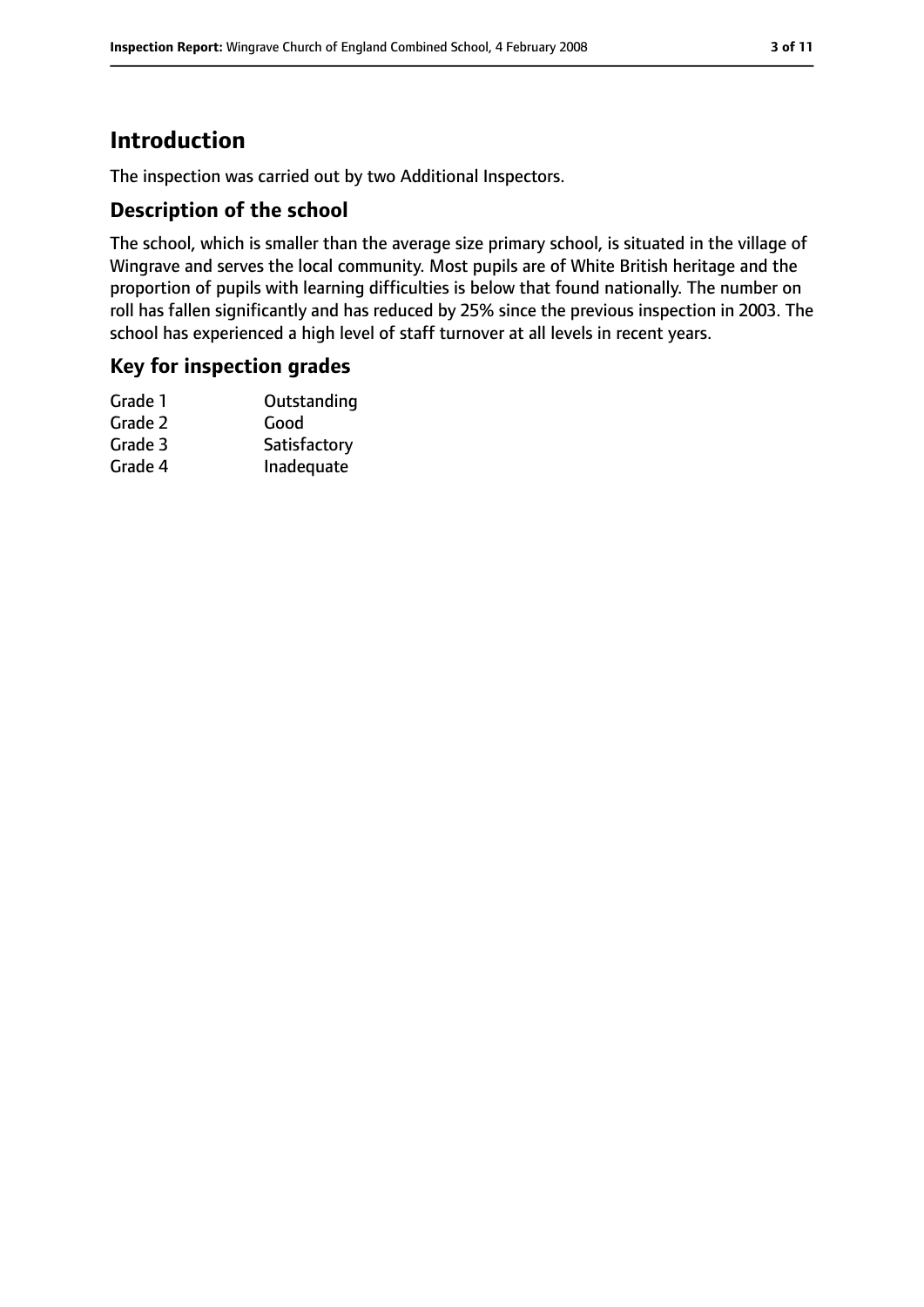## **Overall effectiveness of the school**

#### **Grade: 4**

In accordance with section 13 (3) of the Education Act 2005, HMCI is of the opinion that this school requires special measures because it is failing to give its pupils an acceptable standard of education and the persons responsible for leading, managing or governing the school are not demonstrating the capacity to secure the necessary improvement.

The leadership and management of the school have not been strong enough over several years to ensure that pupils make adequate progress. The school's standards by Year 6 are only just above average; they are in decline and many pupils in Years 3 to 6 underachieve, given their starting points. As a result the school is losing the trust and confidence of parents and the community.

Many parents comment on the lack of challenge and expectation of the pupils, and express concerns at the high turnover of staff and the large number of pupils who have recently left the school. School leadership has been very slow to take action despite the support provided by the local authority. Monitoring of teaching has not been rigorous enough to identify weaknesses. Leaders and managers do not use effective procedures to ensure that pupils work purposefully and make progress.

There is a caring ethos that is commented on positively by both parents and their children and this partly explains why the school judges itself to be effective. However, insufficient priority has been given to raising standards. There have also been weaknesses in the procedures for assessing pupils' performance, and this has contributed to the school forming an over generous view of its performance. The guidance and support pupils receive is inadequate because many pupils do not have a clear understanding of what they have to do to improve their learning. As a consequence many do not make enough progress.

There has been inadequate improvement since the previous inspection and value for money is unsatisfactory. The school was identified by the local authority as causing concern and has recently received substantial help. The local authority has contributed to improvements in the quality of teaching, learning and the curriculum and these are now satisfactory.

Pupils' personal development is satisfactory. There are good relationships in school and a tolerance of other beliefs and cultures. Although the majority of pupils behave well and enjoy coming to school, a few pupils say they are not able to enjoy their education fully, because of their anxiety about occasional incidents of bullying and because they are aware that they are not achieving as well as they could. The comments of a few parents confirmed this view. However, the school is now actively addressing both of these issues.

#### **Effectiveness of the Foundation Stage**

#### **Grade: 2**

Attainment on entry is at least average and sometimes higher and children leave the Foundation Stage having made good progress. They are well prepared to work in Year 1. Good teaching and an effective curriculum enable children to benefit from a rich range of learning opportunities, which contain a good balance of adult-led and free choice activities. Close liaison with parents and an opportunity to visit the classroom ensure that children settle in, and quickly get used to class routines. Each child's individual ability and progress are carefully assessed; this ensures that their different needs are effectively met. Personal and social skills are given a high priority,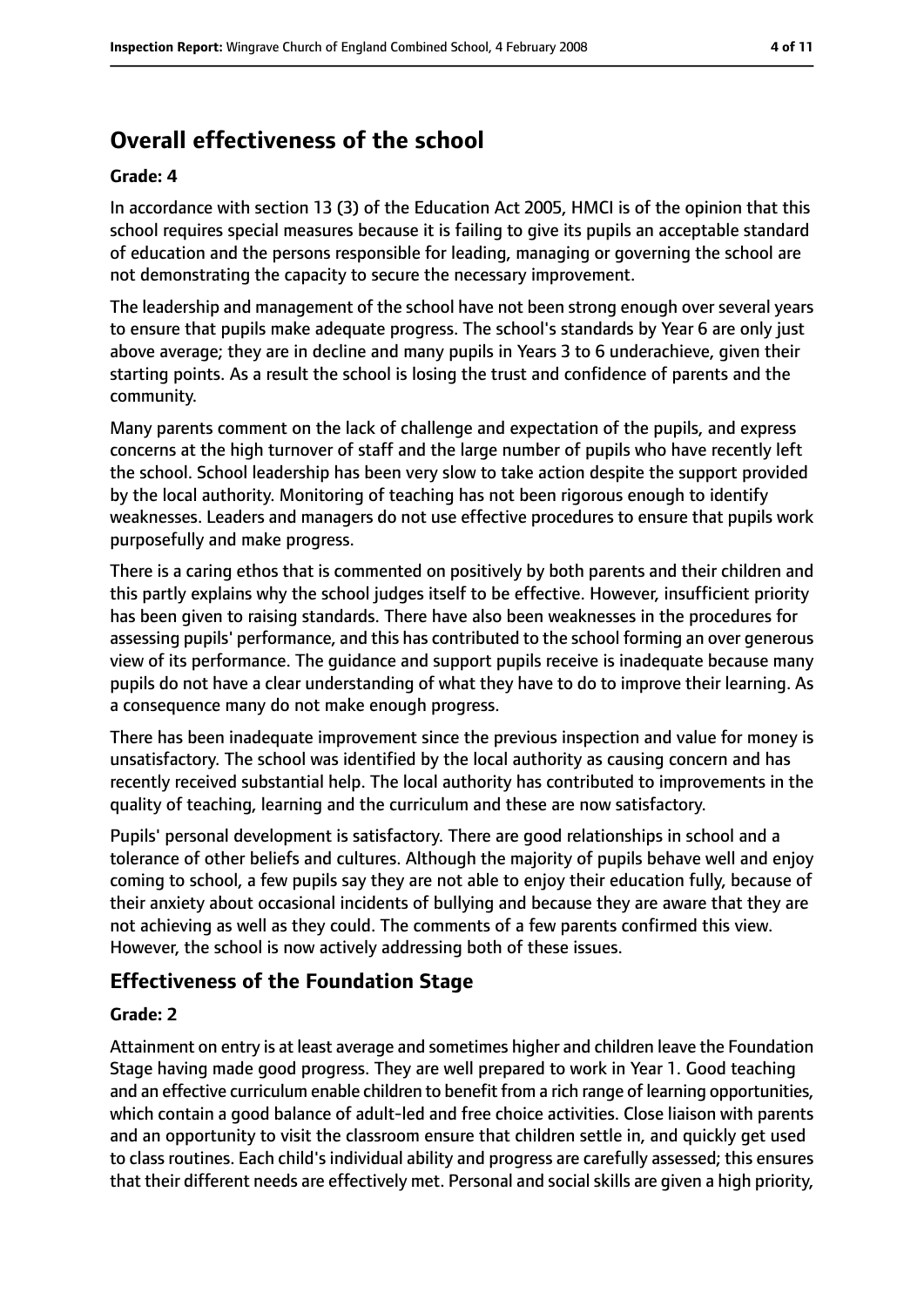which ensures that all children enjoy work and play harmoniously together and enjoy their learning. The Foundation Stage is well led and managed.

#### **What the school should do to improve further**

- Raise standards and increase the progress made in lessons, especially in Years 3 to 6.
- Ensure that teachers set suitably challenging tasks matched to pupils' needs.
- Ensure that leaders and managers at all levels are aware of and carry out their roles and responsibilities, particularly in raising standards, effectively.
- Use information on pupils' academic progress more effectively to improve teaching, particularly in Years 3 to 6.

### **Achievement and standards**

#### **Grade: 4**

Standards are not high enough when set against the capability of pupils and their starting points. Attainment at the end of Key Stage 1 is high overall and at Key Stage 2 only just above average. Pupils' progress at Key Stage 2 is inadequate and inconsistent. Children make good progress in the Foundation Stage and satisfactory progress by the end of Year 2. Pupils then make inadequate progress overall from Years 3 to 6. There are variations between year groups due to changes in staff and there have been inconsistencies in the quality of teaching. However, the poor progress reflects the lack of action by senior leaders that has allowed the steady decline and low performance of the last few years. Currently there are eleven children in Year 6. There is evidence that, as a result of recent actions led by the key stage coordinators to raise standards, pupils' progress is beginning to improve at Key Stage 2. Pupils with learning difficulties are making the same amount of progress as their peers. Although there are signs of improvement, a significant number of pupils are underachieving.

### **Personal development and well-being**

#### **Grade: 3**

Pupils' personal development is satisfactory with some good features. There is a strong focus on keeping healthy, and pupils adopt healthy lifestyles. Pupils respect and show tolerance for other beliefs and cultures, and spiritual, moral, social and cultural development is good. Relationships are a strength of the school. Pupils are keen to come to school and are well supported by parents. This is reflected in their good attendance. Behaviour is satisfactory. Most pupils say they feel safe in the school but parents are rightly concerned that incidents of bullying are not always addressed swiftly or effectively. The school council plays a satisfactory role in school and makes a good contribution to the local community. The development of pupils' economic well-being is inadequate because progress at Key Stage 2 is inadequate in English, mathematics and science.

### **Quality of provision**

#### **Teaching and learning**

#### **Grade: 3**

The key stage coordinators have worked well with the support of the local authority to improve the quality of teaching and learning. There are some strengths in teaching. Relationships in most classes are good and pupils are willing to learn; teachers manage their pupils' behaviour well. However, there is a lack of pace and excitement in many lessons and some activities are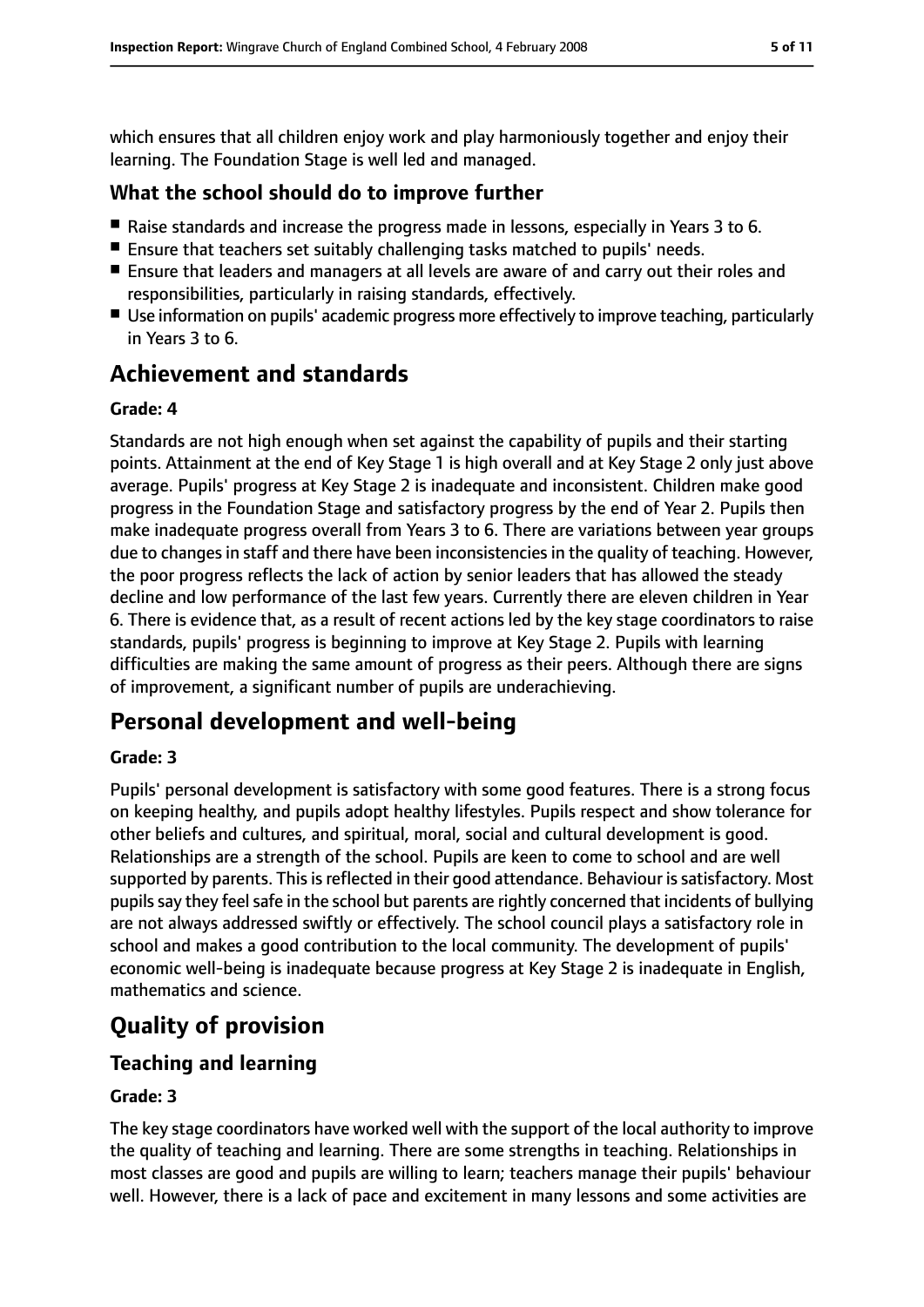undemanding. Although teachers take care when planning their lessons, they do not consistently ensure that the work they set is matched well enough to the full ability range in the class. Teachers need to make better use of information from assessments when planning lessons in order to meet more carefully pupils' individual needs. The school has only recently put plans in place to improve pace, challenge and differentiation.

#### **Curriculum and other activities**

#### **Grade: 3**

Although the curriculum meets the needs of the younger pupils and those with learning difficulties, the curriculum in Years 3 to 6 had not until recently been planned carefully enough to ensure that pupils make adequate progress. The curriculum is now secure as a result of work with a partnership school. However, it needs to be more challenging. Extra-curricular activities are satisfactory but parents have noted some decline and would like more sporting activities.

#### **Care, guidance and support**

#### **Grade: 4**

Strategies for care, guidance and support are inadequate overall for a number of reasons. School systems and structures are not robust enough. This is a caring school and individual staff care well for their pupils and know them well. However, weaknesses in the management of data have had an adverse effect. Systems to measure the pupils' progress, to identify those who require further support and to group them in lessons have only recently been introduced and it is too soon for their impact to be seen. Work is marked regularly and there are some good examples of guidance for pupils about their work. However the quality of marking varies too widely and the lack of accurate analysis of individual needs has meant that some pupils have not received effective support. Although pupils say bullying happens less often, it remains a concern for some parents who do not have sufficient confidence in the measures for dealing with problems. Procedures for health and safety are satisfactory and child protection procedures are satisfactory.

### **Leadership and management**

#### **Grade: 4**

The day-to-day management of the school is satisfactory, enabling it to run smoothly. Leadership is inadequate and has not made sufficient impact on pupils' achievement. The school's self-evaluation is faulty and there is a lack of vision. Until the local authority supported the school, there was no effective analysis to identify poor progress being made by pupils in Key Stage 2. Consequently, the headteacher did not take the appropriate remedial actions. Weaknesses in leadership and management have reduced the quality of care, guidance and support for pupils. The tracking of pupils' performance lacked rigour, did not inform decision-making sufficiently and was not detailed enough to enable teachers to plan work for pupils that matched their abilities. The school has recently started to tackle some of its weaknesses with support from the LA. Action has included the introduction of an assessment system that allows the school to track pupils' progress more rigorously. Middle managers are making a valuable contribution by leading developments in the school. However, the school is still too reliant on the local authority for support. For instance, the local authority initiated the monitoring of the quality of teaching, which has led to some improvements. Governors have increasingly developed their involvement in the school over the course of this year and are now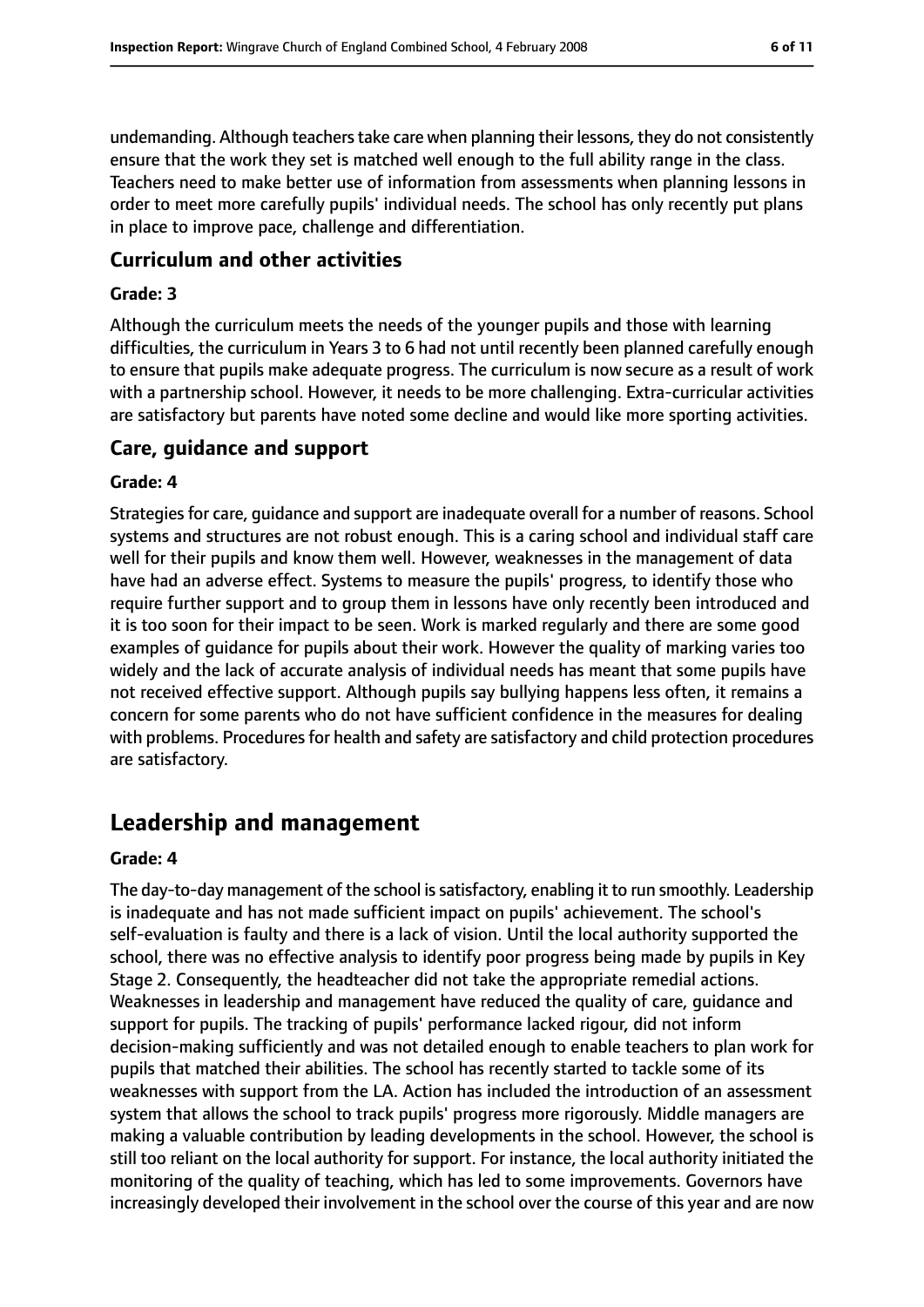fulfilling their roles and responsibilities adequately. They are now better informed and understand many of the school's issues for development. Although the weaknesses in the school's performance have been identified, it is too early to judge the impact of actions taken. In spite of considerable support in recent months, the school has an unrealistic view of its capacity to improve, which is inadequate.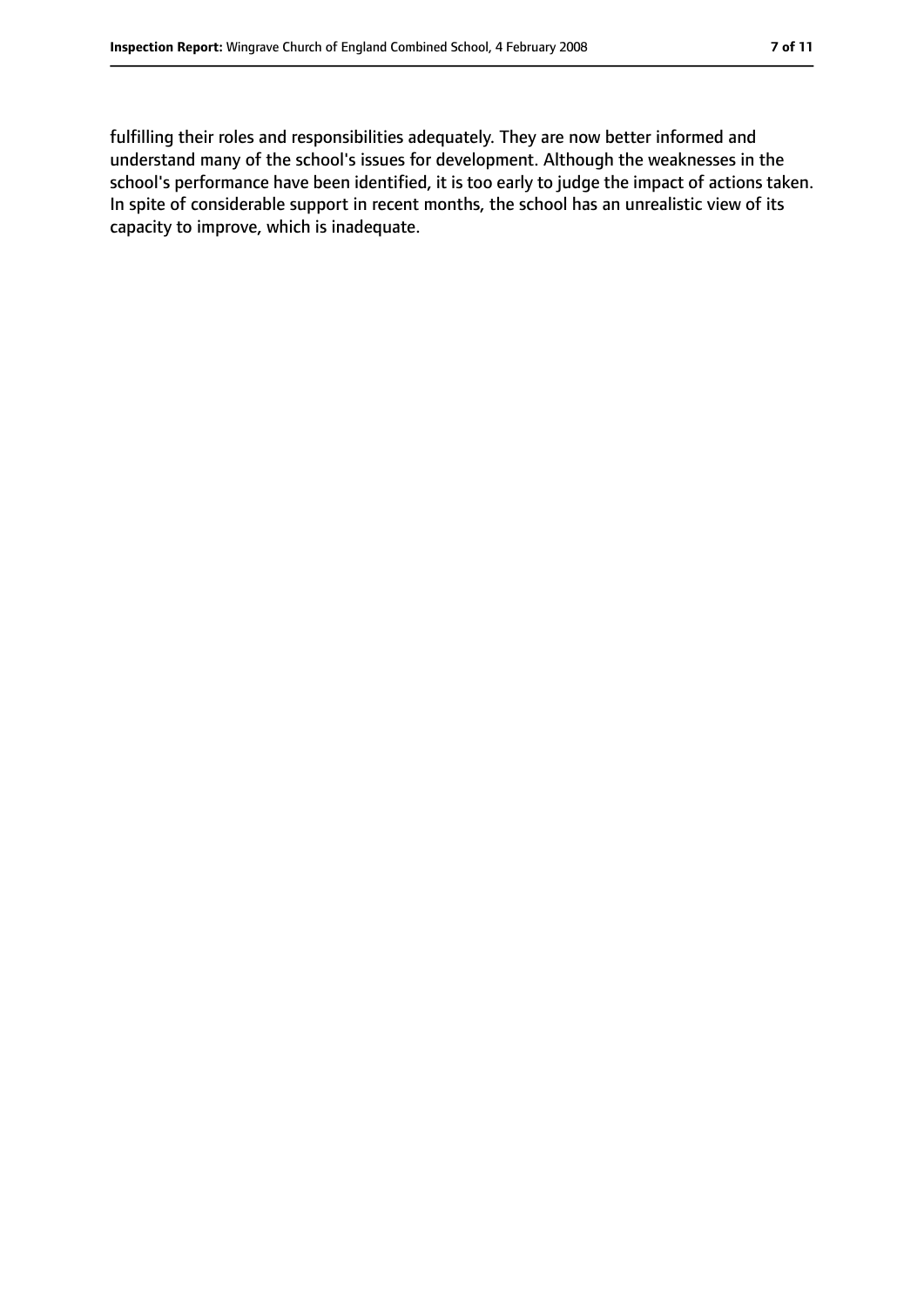**Any complaints about the inspection or the report should be made following the procedures set out in the guidance 'Complaints about school inspection', which is available from Ofsted's website: www.ofsted.gov.uk.**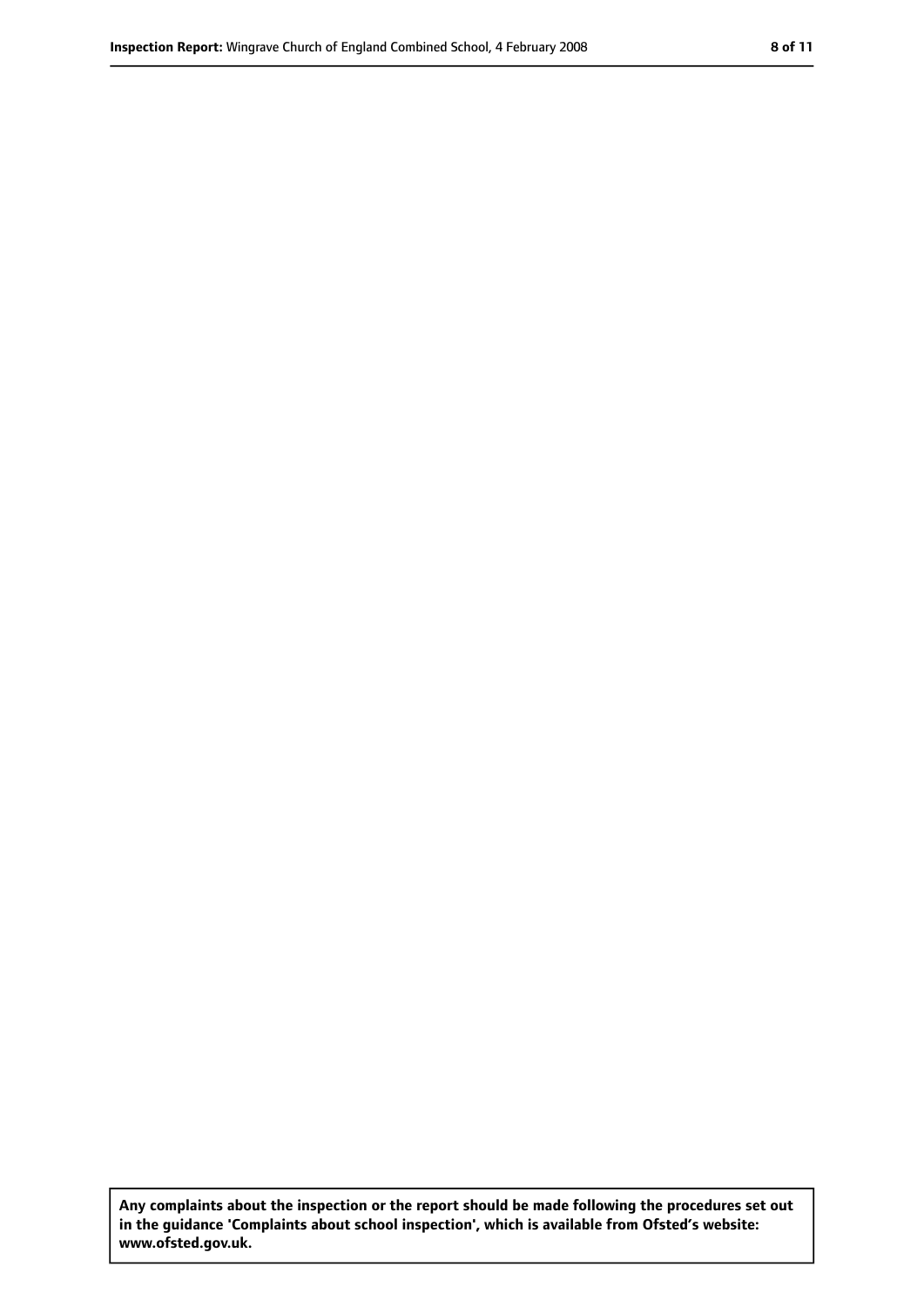### **Inspection judgements**

| $^{\backprime}$ Key to judgements: grade 1 is outstanding, grade 2 good, grade 3 satisfactory, and | School         |
|----------------------------------------------------------------------------------------------------|----------------|
| arade 4 inadequate                                                                                 | <b>Overall</b> |

### **Overall effectiveness**

| How effective, efficient and inclusive is the provision of education, integrated<br>care and any extended services in meeting the needs of learners? | 4         |
|------------------------------------------------------------------------------------------------------------------------------------------------------|-----------|
| Effective steps have been taken to promote improvement since the last<br>inspection                                                                  | <b>No</b> |
| How well does the school work in partnership with others to promote learners'<br>well-being?                                                         |           |
| The effectiveness of the Foundation Stage                                                                                                            |           |
| The capacity to make any necessary improvements                                                                                                      |           |

#### **Achievement and standards**

| How well do learners achieve?                                                                               |  |
|-------------------------------------------------------------------------------------------------------------|--|
| The standards <sup>1</sup> reached by learners                                                              |  |
| How well learners make progress, taking account of any significant variations between<br>groups of learners |  |
| How well learners with learning difficulties and disabilities make progress                                 |  |

#### **Personal development and well-being**

| How good is the overall personal development and well-being of the<br>learners?                                  |  |
|------------------------------------------------------------------------------------------------------------------|--|
| The extent of learners' spiritual, moral, social and cultural development                                        |  |
| The extent to which learners adopt healthy lifestyles                                                            |  |
| The extent to which learners adopt safe practices                                                                |  |
| How well learners enjoy their education                                                                          |  |
| The attendance of learners                                                                                       |  |
| The behaviour of learners                                                                                        |  |
| The extent to which learners make a positive contribution to the community                                       |  |
| How well learners develop workplace and other skills that will contribute to<br>their future economic well-being |  |

#### **The quality of provision**

| How effective are teaching and learning in meeting the full range of the<br>learners' needs?          |  |
|-------------------------------------------------------------------------------------------------------|--|
| How well do the curriculum and other activities meet the range of needs<br>and interests of learners? |  |
| How well are learners cared for, guided and supported?                                                |  |

#### **Annex A**

 $^1$  Grade 1 - Exceptionally and consistently high; Grade 2 - Generally above average with none significantly below average; Grade 3 - Broadly average to below average; Grade 4 - Exceptionally low.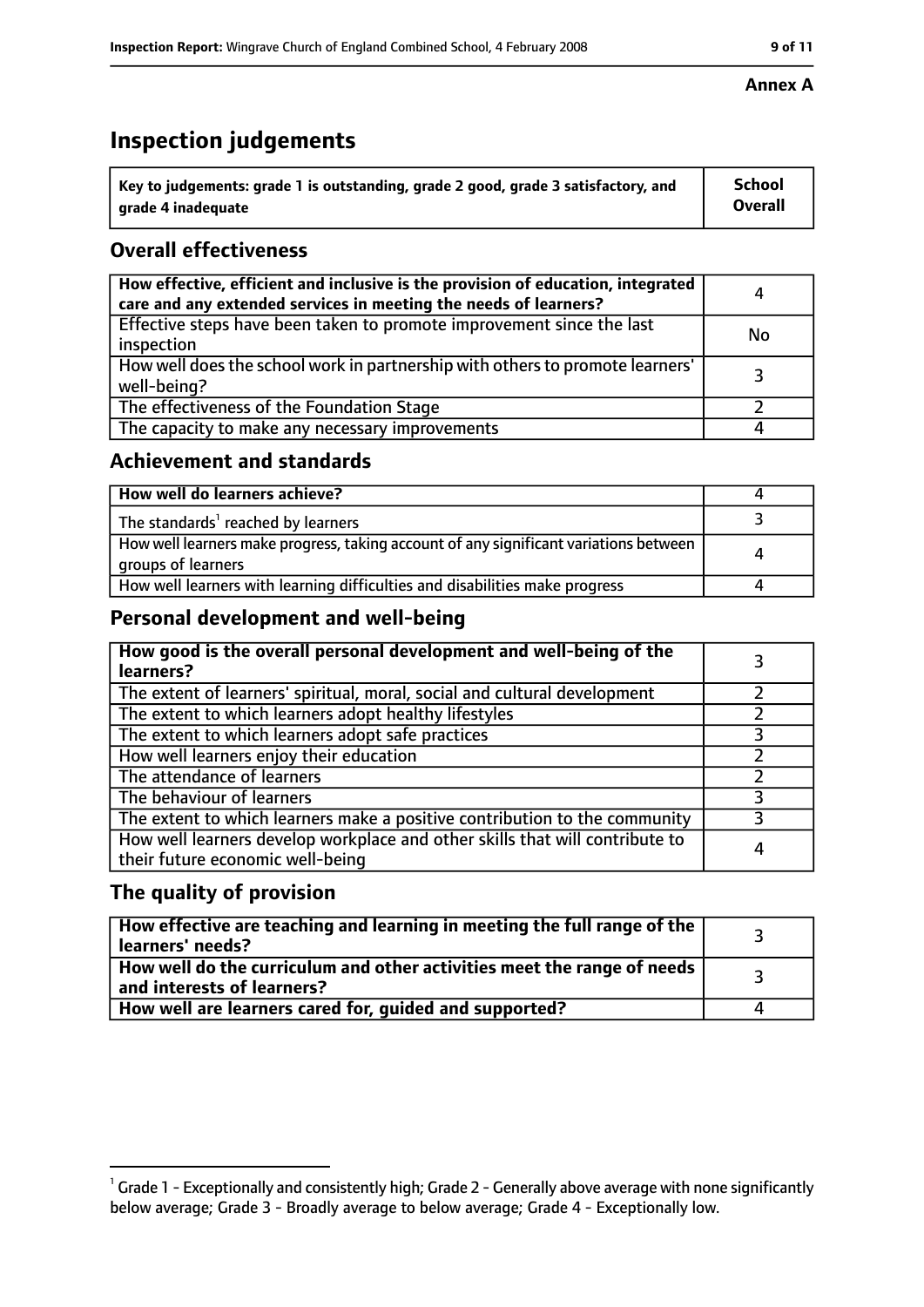#### **Annex A**

### **Leadership and management**

| How effective are leadership and management in raising achievement<br>and supporting all learners?                                              |     |
|-------------------------------------------------------------------------------------------------------------------------------------------------|-----|
| How effectively leaders and managers at all levels set clear direction leading<br>to improvement and promote high quality of care and education |     |
| How effectively leaders and managers use challenging targets to raise standards                                                                 | 4   |
| The effectiveness of the school's self-evaluation                                                                                               |     |
| How well equality of opportunity is promoted and discrimination tackled so<br>that all learners achieve as well as they can                     |     |
| How effectively and efficiently resources, including staff, are deployed to<br>achieve value for money                                          | 4   |
| The extent to which governors and other supervisory boards discharge their<br>responsibilities                                                  | 3   |
| Do procedures for safequarding learners meet current government<br>requirements?                                                                | Yes |
| Does this school require special measures?                                                                                                      | Yes |
| Does this school require a notice to improve?                                                                                                   | No  |